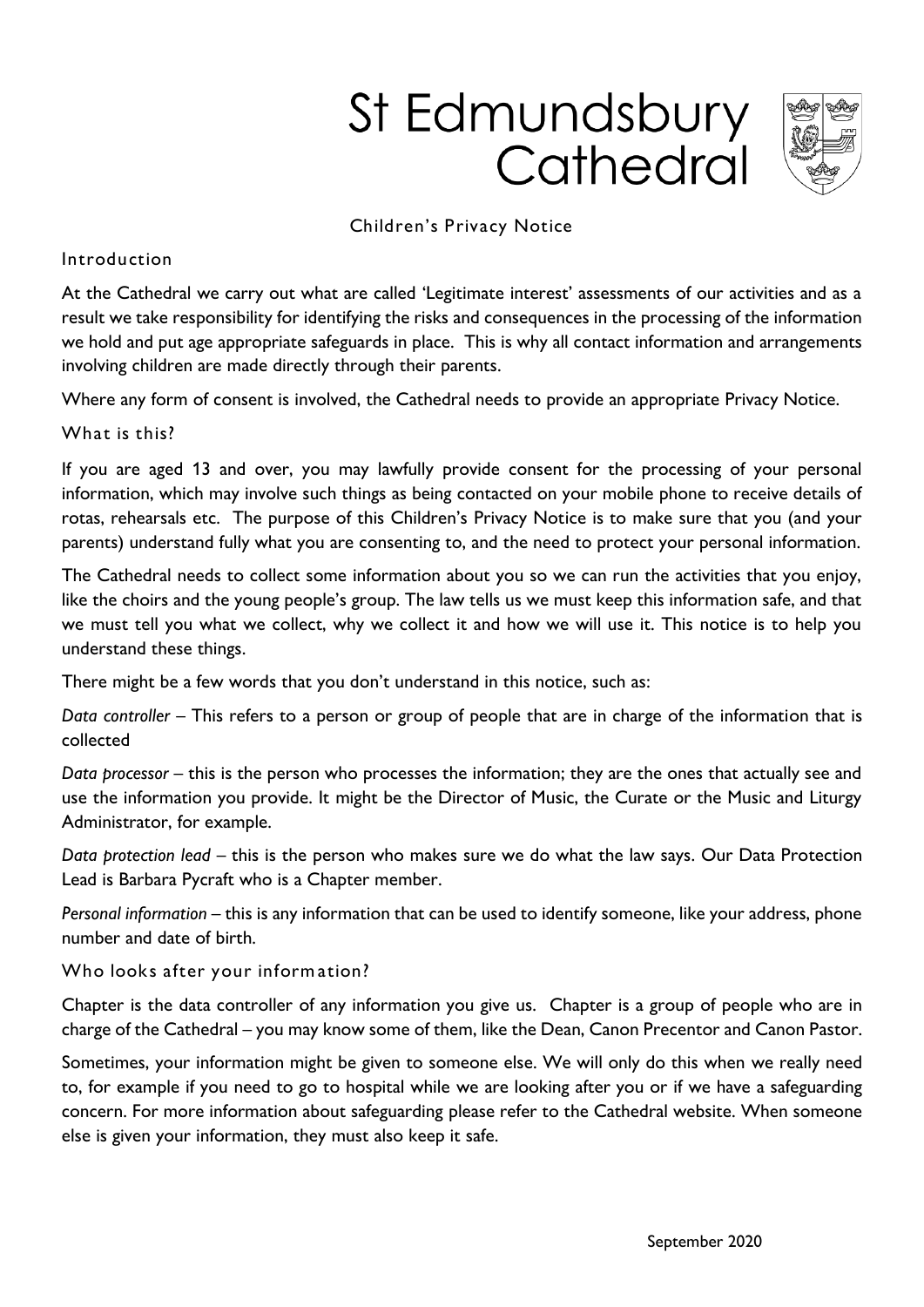Why do we collect and use your information?

We will only collect information that we need to help us do our job or to follow the law. This is how we use your information:

- To get in touch with you and your parents. This might be about rehearsals, activities, events and cancellations, or other things you might reasonably need to know. What we get in touch with you about depends on which groups you belong to.
- To protect your welfare and follow safeguarding procedures
- To provide appropriate care and support
- To think about how good the services and activities are, and how we might make them better

## What information do we collect?

## *Personal information:*

Things like your name, address, phone number and email address. We use this to contact you and your parents.

#### *Characteristics:*

We may collect information like what language you speak and your date of birth, if it is necessary; for example, we may need to know how old you are if you are a chorister to ensure that you are in the appropriate choir and when it might be a good idea to move you on to a different.

#### *Attendance information:*

If you are in one of the choirs, the Director of Music will monitor how many times you have missed rehearsals and why. We need to do this to make sure the choir can keep going and for safeguarding purposes.

## *Medical information:*

We need to collect some information about medication you take and medical conditions, such as allergies, so that we can keep you safe. We will only collect this when it is relevant, for example if you might become unwell during a rehearsal, or if you are going on an overnight trip.

## *Photography:*

Using photographs of you counts as your personal information. You have the right to request that we do not use photographs of you and there is a separate form where you can tell us whether you are happy for us to use photographs of you or not. If you are under the age of 18 you will need to complete this with the help of your parents. We might use photographs of you on our website, or in advertising for concerts, for example.

## Do you have to give us your inform ation?

We will only ask you to provide information that we need to hold in order to fulfil our legal obligations and to provide the activities you want to take part in. Our contact forms will make it clear if any information is optional and you can choose not to give us this information if you would prefer not to. If you would prefer not to give us your own contact details, we can take your parents' contact details instead.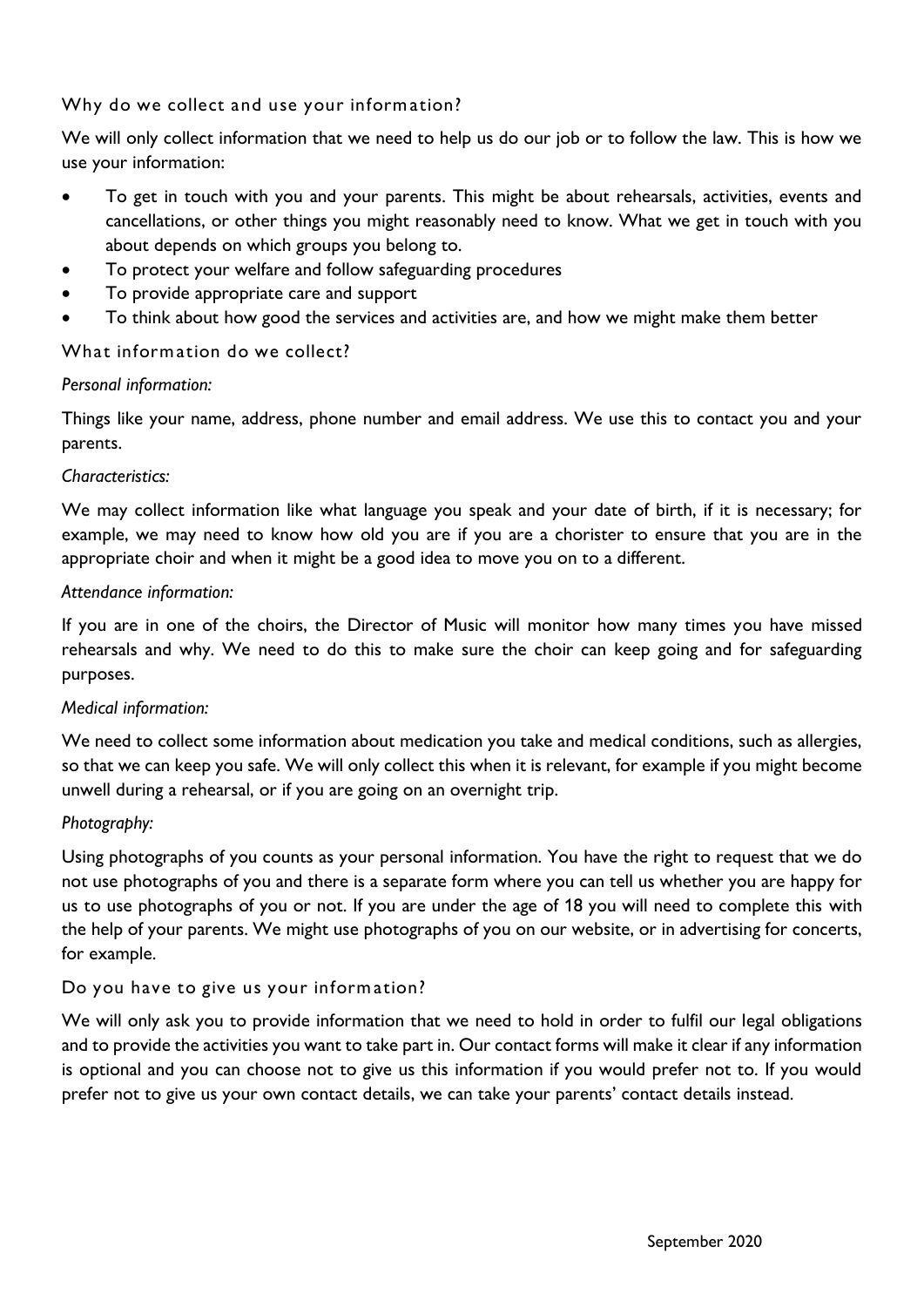# How long do we keep your personal data?

We only keep your information for as long as we need to. For members of the youth group, for example, this would be until you leave the group, at which point your information would be deleted unless you were still participating in other activities at the Cathedral. If you are in the choir we will keep your name and photographs of you (provided we have received appropriate permissions from you) for our historical records, but will not keep any other personal information.

# Will your information be shared?

Your information will only be shared when absolutely necessary. It will be shared with the Cathedral administrator, who is responsible for Safeguarding, and the Music and Liturgy Administrator who looks after the database where we store all of our information. It may be shared with our accountants to pay you. It will not be shared with any third parties without your permission, except in very extreme cases such as safeguarding or welfare concerns, or if you were taken to hospital, for example.

## What are your rights?

You and your parents have the right to:

- Be told how we use your information;
- Ask to see the information we hold;
- Ask us to change any information that is wrong;
- Ask us to remove information that's not needed any more;
- Ask us to only use your information in certain ways;
- Tell us you don't want your information to be processed.

We only process information that is necessary for the running of the groups and activities that you are a part of. This means it may no longer be possible for you to participate in these if you ask us to stop processing your information entirely.

If you're worried about how we get your information and what we do with it, you can speak to Barbara Pycraft, who is our Data Protection Lead.

You can email her at dataprotectionlead@stedscathedral.org, or if you would like to speak to someone on the phone you can call the Cathedral office. Barbara is a volunteer and does not work in the office, so you may be referred to Sarah-Jane Allison, the Cathedral Administrator or the Music and Liturgy Administrator, if you decide to call in.

If you would like to speak to someone not at the Cathedral you can call the Information Commissioner's Office (ICO) on 0303 123 1113, use the live chat on their website or email them at https://ico.org.uk/global/contact-us/email/. The ICO are the people who look after all information and are responsible for making sure everyone follows the law.

## Inform ation Security

We store everyone's personal information on a secure system called eTapestry. The only people that can see your data are those that need it to do their jobs. These might include the Director of Music, the Canon Precentor, the Music and Liturgy Administrator and the Safeguarding Officer. Other members of staff may also be on this list if they need to use your personal data for any reason. No one outside of the Cathedral has access to this system except for the people that help us when something goes wrong.

If we think your information has been shared when it shouldn't have been (known as a security breach) we will tell both you and the ICO straight away.